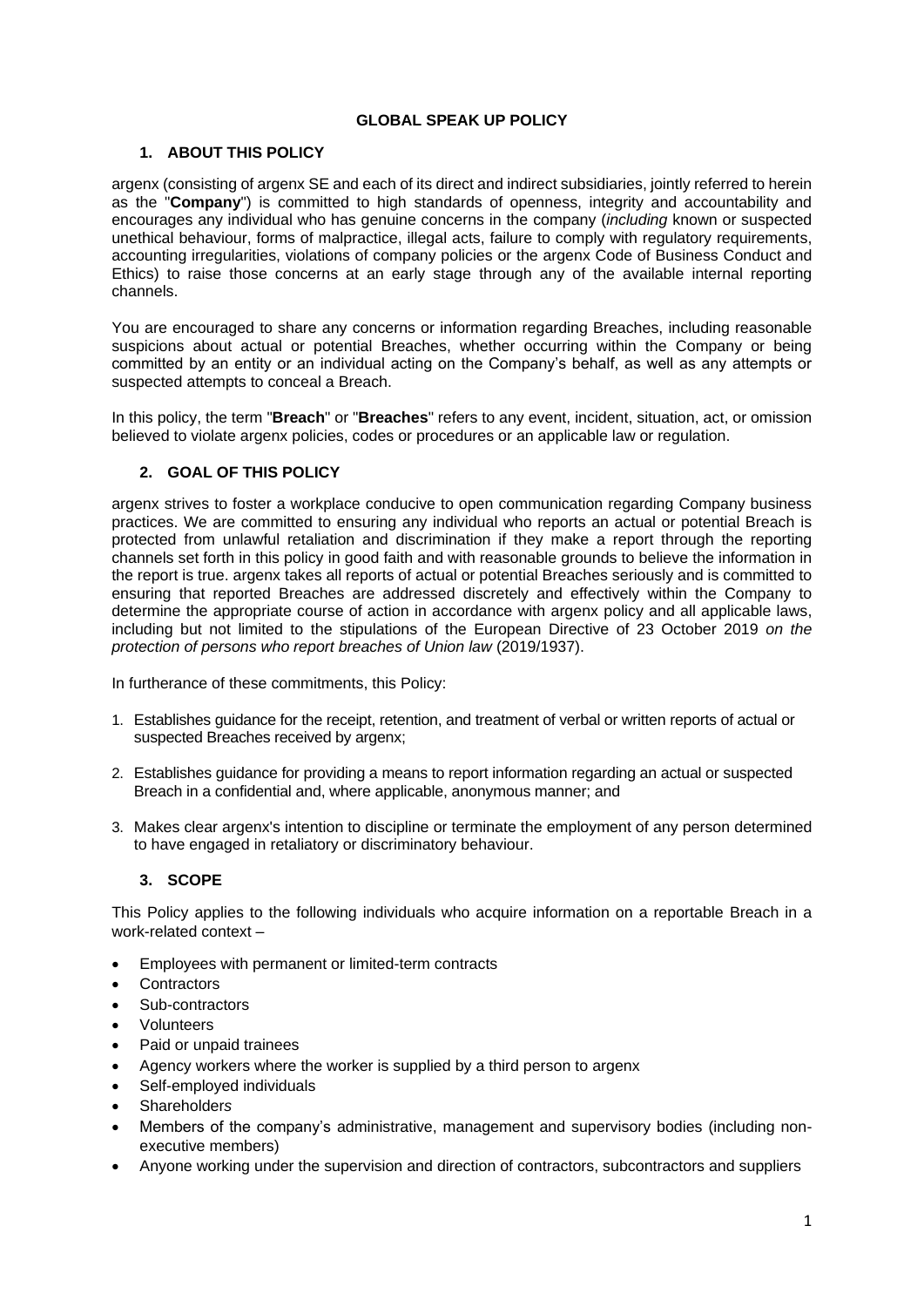• Anyone in any of the above categories whose work-based relationship with the company is yet to begin or has ended.

# **4. CONCERNS COVERED BY THE POLICY**

This Policy is designed to cover the good faith reporting of an actual or suspected Breach, including but not limited to Breaches involving the following areas:

| policy or procedure;<br>Any misconduct such as violations of local<br>laws or regulations that could potentially give<br>rise to criminal or regulatory liability for the<br>Company or its employees, including but not<br>limited to:<br>allegations<br>corruption<br>of<br>and<br>$\Omega$<br>sanctions<br>account irregularities<br>$\circ$<br>fraud<br>$\Omega$<br>conflict of interest<br>$\Omega$<br>Animal health and animal welfare including<br>any Breach of our animal welfare policy<br>Breaches affecting the financial interests of<br>the EU<br>Breaches of local legislation that put the<br>social interest at stake;<br>Breaches relating to the EU internal market<br>including breaches of -<br>Competition and State aid rules<br>$\circ$<br>Rules on corporate tax including any<br>$\circ$<br>tax arrangements | Financial services, products and markets<br>$\bullet$<br>Food and feed safety<br>$\bullet$<br>Inappropriate engagement of Healthcare<br>$\bullet$<br>Professionals or Healthcare Organisations<br>Misappropriation of assets<br>$\bullet$<br>Money laundering<br>$\bullet$<br>Personal safety<br>$\bullet$<br>Product safety and compliance<br>$\bullet$<br>Protection of privacy and personal data,<br>$\bullet$<br>including any breach of the EU General Data<br>Protection Regulation (GDPR)<br>Protection of the environment<br>$\bullet$<br>Public health<br>Public procurement<br>$\bullet$<br>Radiation protection and nuclear safety<br>$\bullet$<br>Security of network and information systems<br>$\bullet$<br>Terrorist financing<br>$\bullet$<br><b>Transport safety</b><br>$\bullet$<br>Violations of the Foreign Corrupt Practices<br>$\bullet$<br>Act<br>Violations of the US Anti-Kickback Statute<br>$\bullet$ |
|----------------------------------------------------------------------------------------------------------------------------------------------------------------------------------------------------------------------------------------------------------------------------------------------------------------------------------------------------------------------------------------------------------------------------------------------------------------------------------------------------------------------------------------------------------------------------------------------------------------------------------------------------------------------------------------------------------------------------------------------------------------------------------------------------------------------------------------|----------------------------------------------------------------------------------------------------------------------------------------------------------------------------------------------------------------------------------------------------------------------------------------------------------------------------------------------------------------------------------------------------------------------------------------------------------------------------------------------------------------------------------------------------------------------------------------------------------------------------------------------------------------------------------------------------------------------------------------------------------------------------------------------------------------------------------------------------------------------------------------------------------------------------------|
|----------------------------------------------------------------------------------------------------------------------------------------------------------------------------------------------------------------------------------------------------------------------------------------------------------------------------------------------------------------------------------------------------------------------------------------------------------------------------------------------------------------------------------------------------------------------------------------------------------------------------------------------------------------------------------------------------------------------------------------------------------------------------------------------------------------------------------------|----------------------------------------------------------------------------------------------------------------------------------------------------------------------------------------------------------------------------------------------------------------------------------------------------------------------------------------------------------------------------------------------------------------------------------------------------------------------------------------------------------------------------------------------------------------------------------------------------------------------------------------------------------------------------------------------------------------------------------------------------------------------------------------------------------------------------------------------------------------------------------------------------------------------------------|

Your report can relate to any Breach anywhere in the world; it is not restricted to matters purely arising in country where you work.

#### **5. PROTECTION AGAINST RETALIATION**

argenx appreciates that the decision to raise a concern can be a difficult one to make, including because there may be a fear of reprisal from those who may be involved in the framework of the Breach (e.g., those who would have committed the Breach, etc.). argenx will not tolerate retaliation against any person who raises a concern through the reporting channels set forth in this policy in good faith where they have reasonable grounds to believe that the information in the report is true at the time of reporting, even if it transpires that there is no basis for concluding that any Breach has occurred, or is likely to occur. In addition, argenx prohibits discrimination on the grounds of gender, gender reassignment, marital or civil partnership status, race, colour, nationality, ethnic origin, national origin, disability, age, sexual orientation, religion or belief, or any other prohibited grounds, when addressing concerns that have been raised.

These protections against retaliation and discrimination shall also apply, where relevant, to (i) facilitators, (ii) third persons who are connected with the reporting persons and who could suffer retaliation in a work-related context, such as colleagues or relatives of the reporting persons, and (iii) legal entities that the reporting person owns, works for or are otherwise connected with in a work-related context.

argenx will take appropriate steps to protect all impacted individuals, including taking necessary action, which may include but is not limited to disciplinary action or dismissal, against anyone who is found to be pursuing any form of retaliation or discrimination, or has threatened to do so.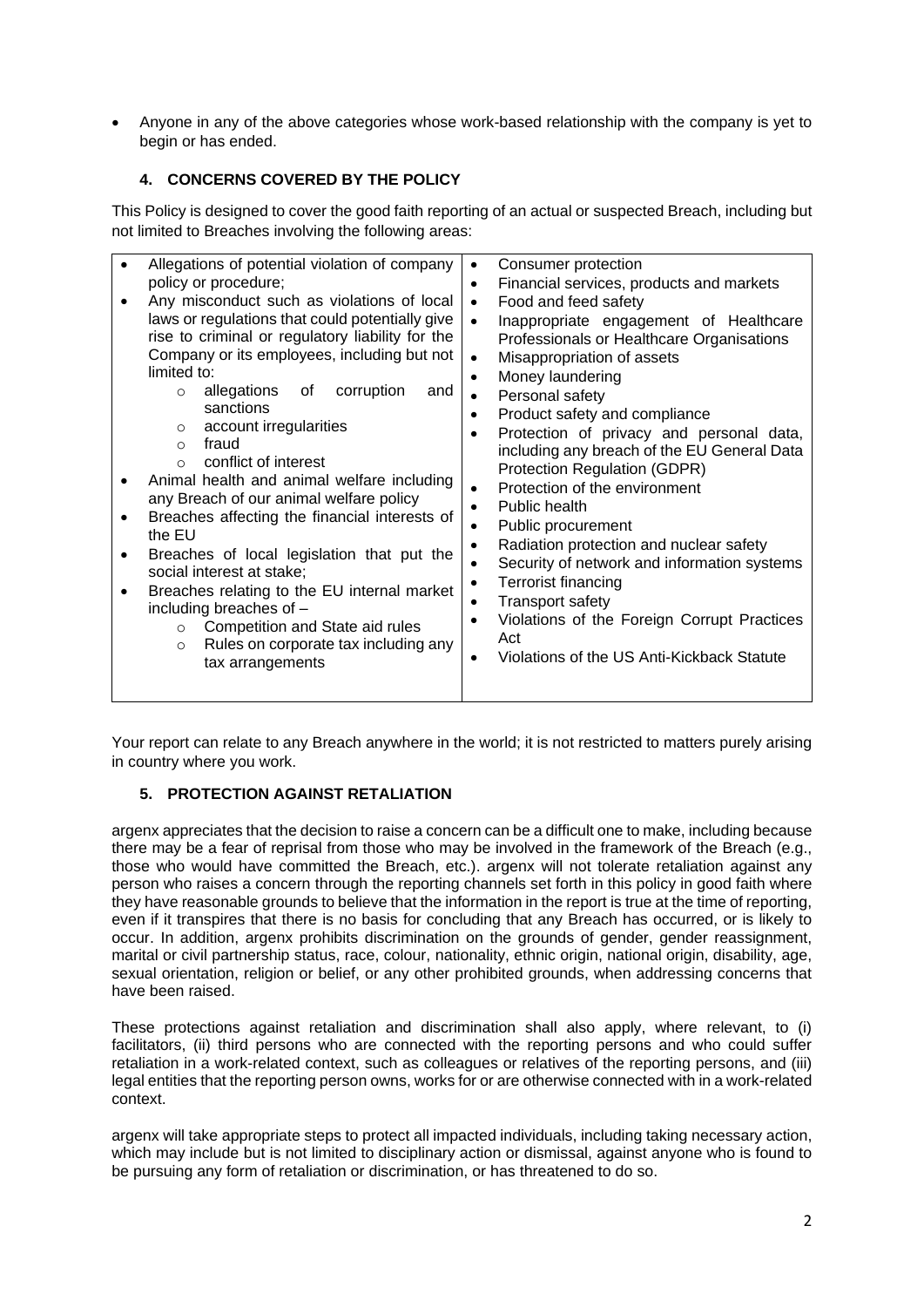### **6. FALSE ALLEGATIONS**

Just as argenx will seek to protect those who raise concerns in good faith where they have reasonable grounds to believe that the information in the report is true at the time of reporting, it will also protect those who are accused of a Breach in a report which is false. The Company will take necessary action against any individual who knowingly reports false information, which may include but is not limited to disciplinary actions or dismissal.

## **7. RAISING A CONCERN**

#### **7.1 General principles**

argenx encourages individuals to raise the matters when it is just a concern, as long as they have reasonable grounds to believe that the information in the report is true, rather than waiting for proof or investigating the matter themselves. Acting sooner rather than later can avoid any further potential damage. Reports shall be treated with confidentiality.

argenx encourages individuals to ask questions and discuss concerns with your supervisor, who can often be an excellent resource. However, argenx recognizes that you may not always feel comfortable raising concerns to a supervisor and, as such, you can report any concerns via the internal reporting channels, as detailed in section 7.2 below.

Reports may be made on an anonymous basis, but individuals are encouraged to submit their name with their report. Concerns expressed anonymously are less powerful and tend to be more difficult to address effectively, but will nonetheless be considered and dealt with by argenx to the fullest extent possible.

#### <span id="page-2-0"></span>**7.2 Internal reporting**

argenx's central reporting channel for reporting Breaches is operated internally by the argenx Compliance team. Reports can be made via phone or in writing:

|                                                             | Mail: Mark "STRICTLY CONFIDENTIAL"                                                                                                                  |
|-------------------------------------------------------------|-----------------------------------------------------------------------------------------------------------------------------------------------------|
| <b>Winifred Weitsen</b><br><b>Head of Global Compliance</b> | argenx<br>Winifred Weitsen<br>Head of Global Compliance<br><b>United States</b><br>argenx US Inc.<br>33 Arch Street, 32nd Floor<br>Boston, MA 02110 |

The Company's central reporting channel for concerns where argenx senior management is a concern is operated internally by the Chairperson of the Audit and Compliance Committee, Werner Lanthaler, who has been designated to carry out this function and may be reached via:

|                  | Mail: Mark "STRICTLY CONFIDENTIAL"                                                                                                                           |
|------------------|--------------------------------------------------------------------------------------------------------------------------------------------------------------|
| Werner Lanthaler | argenx SE<br>Attention: Werner Lanthaler - Chairperson<br>Audit & Compliance Committee<br>Industriepark-Zwijnaarde 7, gebouw C<br>9052 Zwijnaarde<br>Belgium |

Also, argenx provides another resource for reporting, which includes the ability to report anonymously if you chose.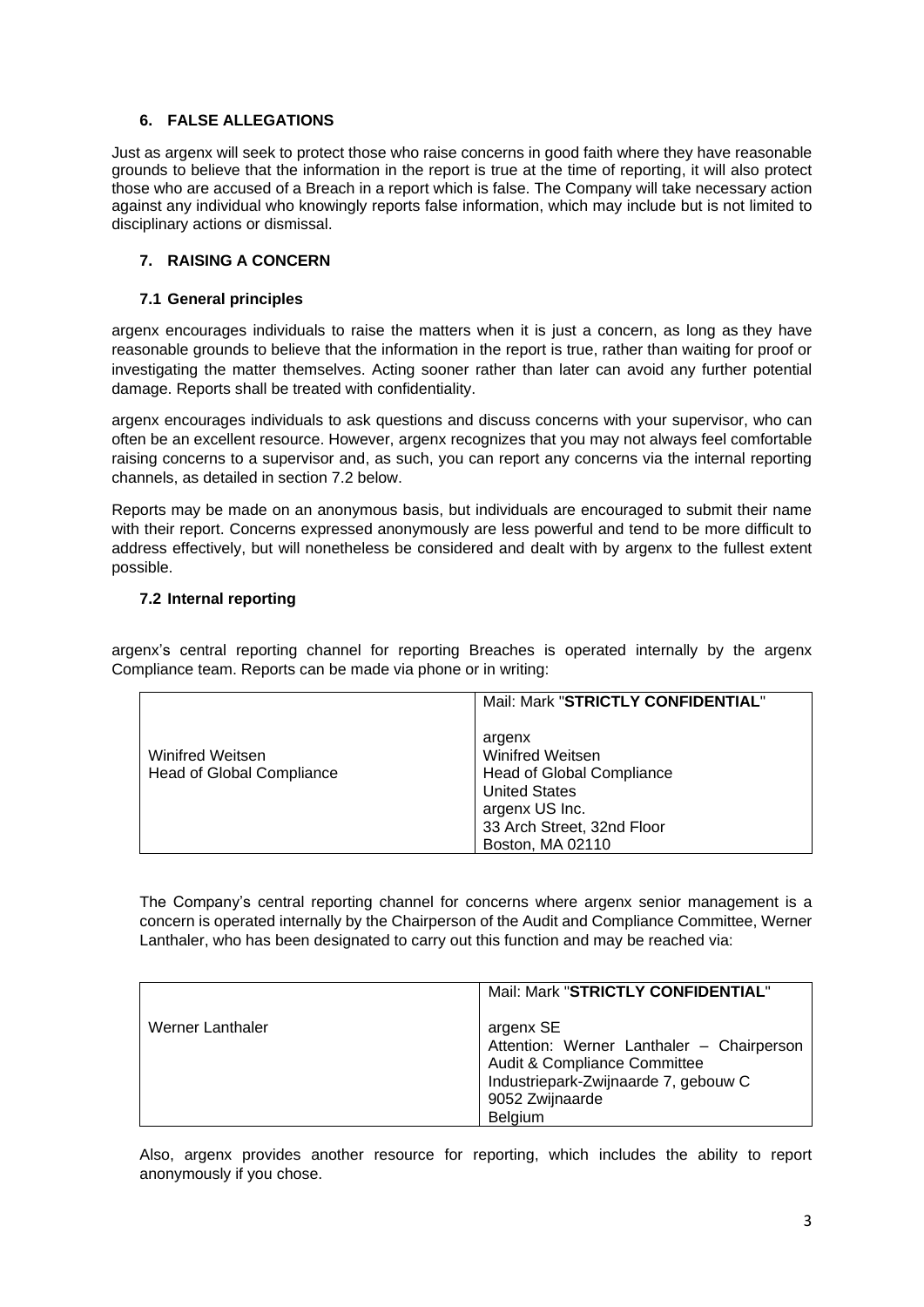The **argenx COMPASS Helpline** is available on the argenx internal SharePoint site and is a resource for you to ask a question or raise a concern confidentially or anonymously, to the extent allowed by law. The COMPASS Helpline is maintained by an independent third-party and offers country-specific language forms and persons to document your report. The thirdparty has an obligation to keep your report confidential. The information you provide will be sent to argenx by the third-party on a totally confidential and, if you should choose, an anonymous basis.

- You may make your report orally, in writing or in person. When making a report please use the contact information above.
- In case you choose to make an oral report or report in person, the person who has been designated to carry out this function shall either record the conversation or draft a complete and accurate transcript of the conversation. You will be given the opportunity to check, correct and ensure the accuracy of the written transcript of the conversation.
- All reports of actual or suspected Breaches must be factual, made in good faith, and contain as much information as possible. All reported information, including about the identity of the reporter, is treated as confidential subject to applicable legal and regulatory requirements.

argenx expects that raising concerns internally through the central procedure would be the most appropriate action for you to take. However, if you feel that you cannot raise your concerns in this way and reasonably believe the information you wish to report is true, you may consider using the internal reporting channel proper to the local entity you have a work-related activity with. Details on the local reporting channels, the procedures and people or departments responsible for operating them, can be found in the country specific rules attached to this policy.

- Person designated herein to receive report of a Breach will be responsible for
	- o Acknowledging receipt of your report within seven (7) days.
	- $\circ$  Maintaining communication with you including asking for further information on the report, where necessary.
	- o Ensuring your report is diligently followed up/investigated to assess the accuracy of the allegations made in the report.
	- $\circ$  Ensuring a decision is made on any action required to address the breach reported or deciding to close the procedure.
	- $\circ$  Providing feedback to you on your report including information on action envisaged or taken as follow-up to the report and the grounds for such follow-up. Feedback will be provided within a reasonable timeframe which will not exceed three months from acknowledgement of receipt of your report.
- Any reports received in accordance with the procedures set forth above will be forwarded in a confidential manner to the Head of Global Compliance (if not addressed to them initially) as soon as reasonably practicable following receipt of such report. In addition, management will be informed that any report received outside of these procedures should likewise be forwarded in a confidential manner to the Chairperson of the Audit & Compliance Committee as soon as reasonable practicable following receipt of such report.
- To ensure that the Head of Global Compliance is not inadvertently or improperly screening out Complaints that should be viewed by the Audit & Compliance Committee, the Head of Global Compliance will be charged with preparing and submitting to the Audit & Compliance Committee prior to each regularly scheduled meeting of the Audit & Compliance Committee, a table or other report detailing the time, date, nature and disposition of each complaint by them since the date of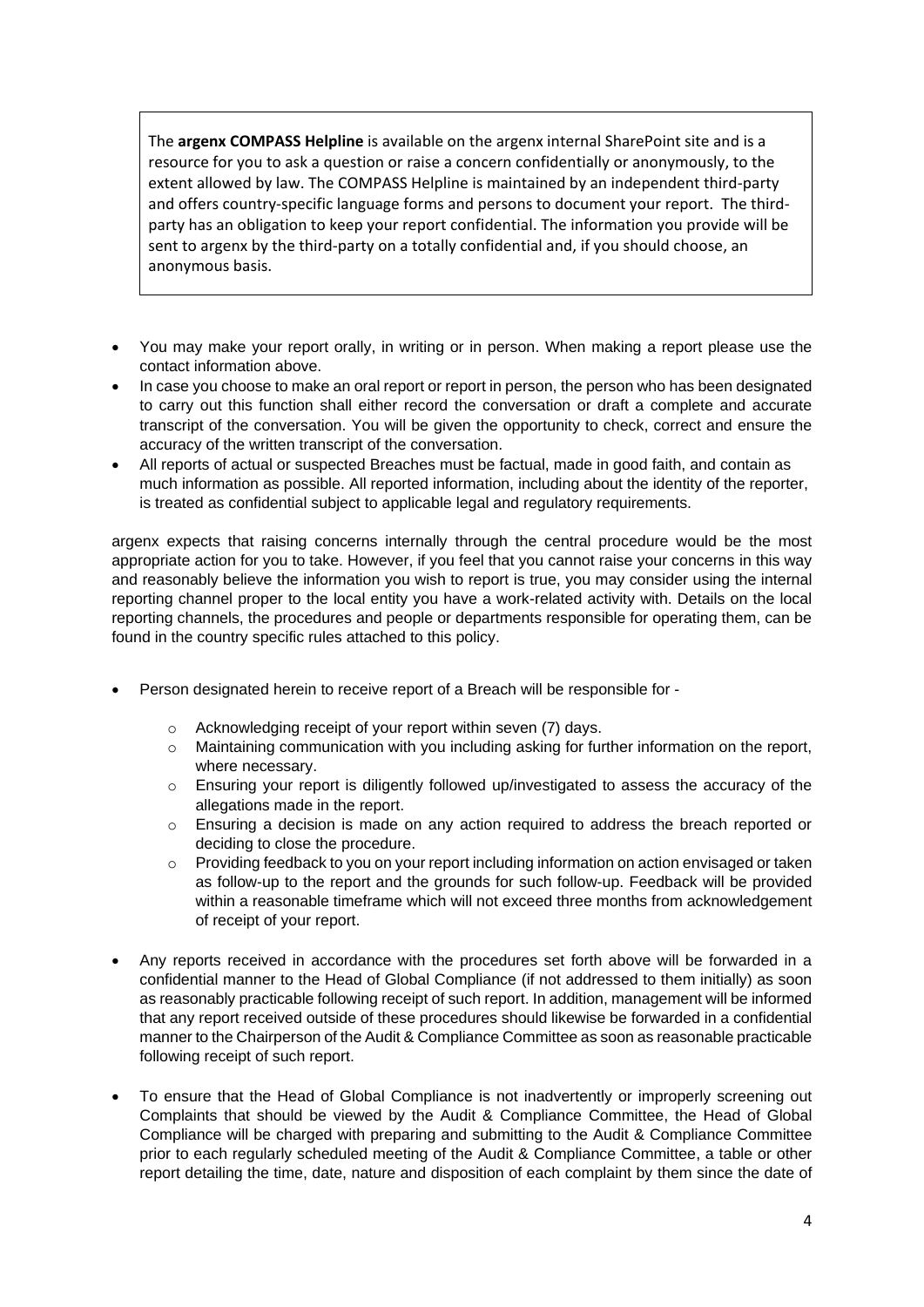the prior report. The table of other report will be reviewed by the Audit & Compliance Committee at its next regularly scheduled meeting.

## **7.3 Operating principles for investigating complaints**

Following receipt of a report, the Head of Global Compliance or the Chairperson of the Audit & Compliance Committee (as the case may be) will begin to conduct an initial evaluation of the report. In connection with the initial evaluation, the or the Chairperson of the Audit & Compliance Committee (as the case may be)or his or her designee will make a determination:

- Whether the report is meritorious;
- Whether the report contains adequate information to be investigated:
- Whether the report relates to accounting, internal controls, or auditing matters;
- Whether the report implicates facts or conduct that might warrant mandatory or voluntary reporting to law enforcement or regulatory agencies;
- Whether the report requires immediate investigation; or
- Whether it can be held for discussion at the next regularly scheduled meeting of the Audit & Compliance Committee or whether a special meeting of the Audit & Compliance Committee should be called.

In any event, each report will be discussed at the next meeting of the Audit & Compliance Committee. At that meeting, the Audit & Compliance Committee will make a determination as to whether and how such report will be investigated, or if the investigation has commenced, how to proceed with such investigation. The Audit & Compliance Committee may elect among the following options or may investigate the report in another manner determined by the Audit & Compliance Committee:

- The Audit & Compliance Committee may choose to investigate the report on its own.
- The Audit & Compliance Committee may select a responsible designee within the Company to investigate the report. Under no circumstances should a member of the division of the Company that is the source of the report be charged with its investigation.
- The Audit & Compliance Committee may retain outside counsel or an advisor (other than the Company's independent auditor) to investigate any report and assist in the report's evaluation).
- The Audit & Compliance Committee may retain outside counsel to initiate an investigation and work either with internal parties or an outside financial/forensic auditing company to assist in such investigation.
- The Audit & Compliance Committee may decide that in some instances it might be necessary to refer the matter to an external authority for further investigation, such as the police.

The investigation party designated by the Audit & Compliance Committee will be permitted reasonable access to argenx and its documents and computer systems for purposes of conducting the investigation.

At the conclusion of its investigation, the investigating party will be responsible for making a full report to the Audit & Compliance Committee with respect to the report on the Breach received, and, if requested by the Audit & Compliance Committee, to make recommendations for corrective actions, if any, to be taken by the Company.

The Audit & Compliance Committee will consider, if applicable, the recommendations of the investigating party and determine whether any corrective actions should be taken. The Audit & Compliance Committee will report to the Board of Directors no later than its next regularly scheduled meeting with respect to the report received for which such investigation has been completed and, if applicable, any recommended corrective actions.

#### **7.4 Keeping and managing records**

• When an individual makes an internal report, argenx will process any personal data collected in compliance with applicable laws and regulations and in accordance with our Global Privacy Policy. Data collected from the point at which an individual makes the report is held securely and accessed by, and disclosed to, only authorised individuals and only for the purposes of dealing with the report.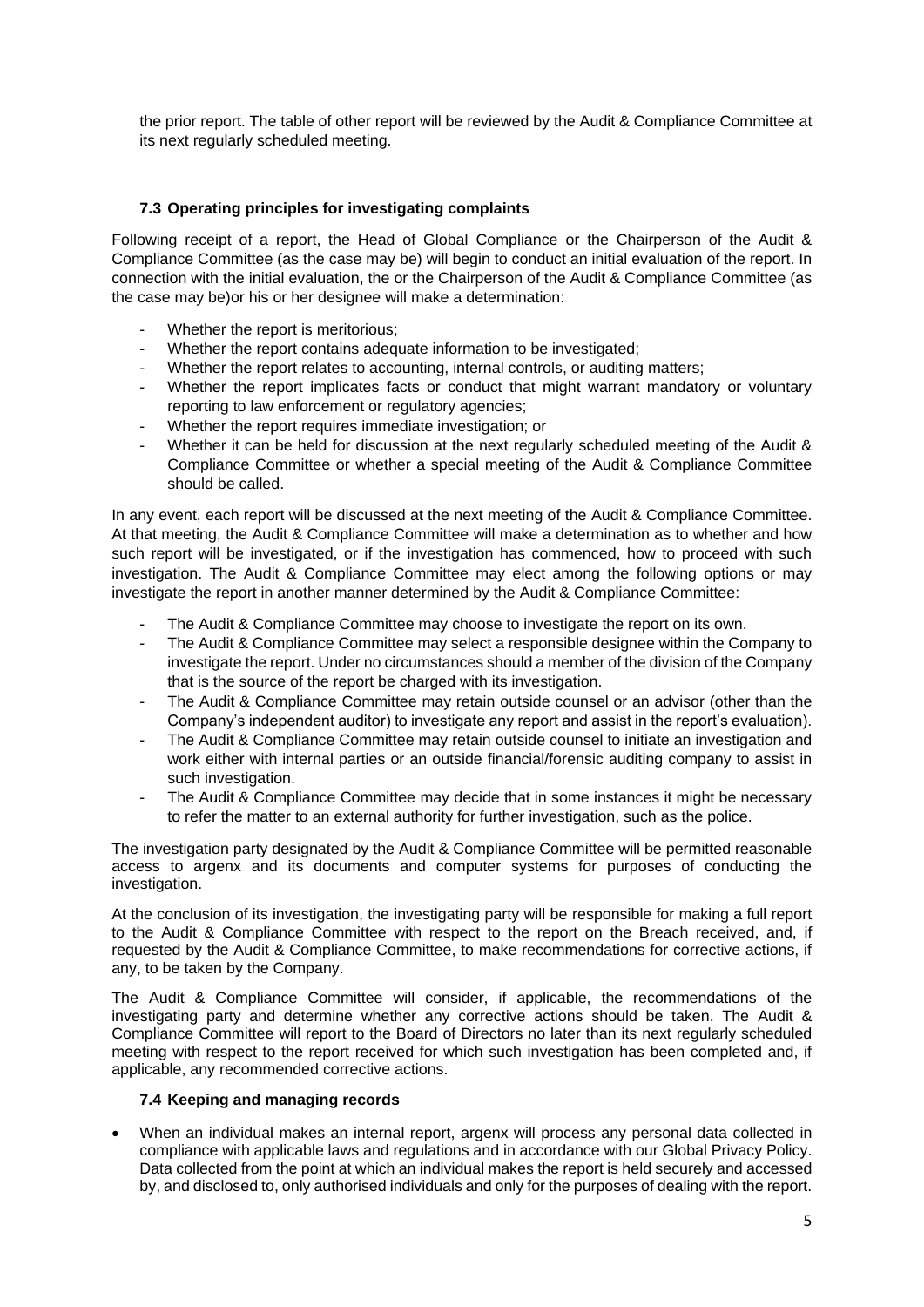- Personal data collected by argenx as a consequence of a report under this Policy will be incorporated to a database controlled by argenx SE, for the purposes of processing the report and conducting any investigation required. The Company may also need to share personal data with other companies/subsidiaries within the argenx group, external investigative agencies, legal counsel and/or local authorities. Such third parties may be based in territories outside the EU, like the United States of America, which do not offer an equivalent level of protection on data privacy as in EU. Nevertheless, if data transfers outside the EU are needed, the Company will take appropriate measures to protect the data according to local regulations.
- Personal data which are not relevant for the handling of a specific report will not be collected or, if accidentally collected, will be deleted without undue delay.
- argenx recognises that it is important, and in everyone's interests, to keep written records during the concern raising process. Records, which will be stored for no longer than is necessary and in a way that is proportionate to comply with the Company's data privacy obligations and record-keeping obligations. Records that shall be retained and treated as confidential, include:
	- (a) the nature of the concern raised;
	- (b) a copy of any written notification setting out the nature of the concern;
	- (c) key documents/evidence;
	- (d) the investigation workpapers;
	- (e) the report of the (independent) investigator;
	- (f) any written response by the Company, including any action taken and the reasons for action taken; and
	- (g) minutes of meetings
- For reports made to the COMPASS Helpline or via a voicemail, subject to the consent of the reporting individual, the Company will document the oral report either
	- o by making a recording of the conversation in a durable and retrievable form; or
	- o by documenting a complete and accurate transcript of the conversation. The reporting individual will be offered the opportunity to check, rectify and agree the transcript of the conversation by signing it.
- For reports made to any unrecorded telephone line/unrecorded voice messaging system, argenx will document the report in the form of accurate minutes of the conversation written by the staff member responsible for handling the report. The reporting individual will be offered the opportunity to check, rectify and agree the minutes of the conversation by signing them.
- Where an individual requests a meeting for reporting purposes, argenx will ensure, subject to the consent of the individual, that complete and accurate records are kept of the meeting which will be either –
	- o by making a recording of the conversation; or
	- $\circ$  through accurate minutes of the meeting prepared by the staff member responsible for handling the report. The reporting individual will be offered the opportunity to check, rectify and agree the minutes of the meeting by signing them.

#### **7.5 Duty to Cooperate and Preserve Relevant Evidence**

From time to time, you may be asked to provide or preserve documents related to an investigation or may receive a request to participate in an investigative interview. All individuals subject to this Policy are obligated to cooperate with Company investigations by timely providing truthful accounts and relevant documents in response to interviews, questions and information requests. The destruction of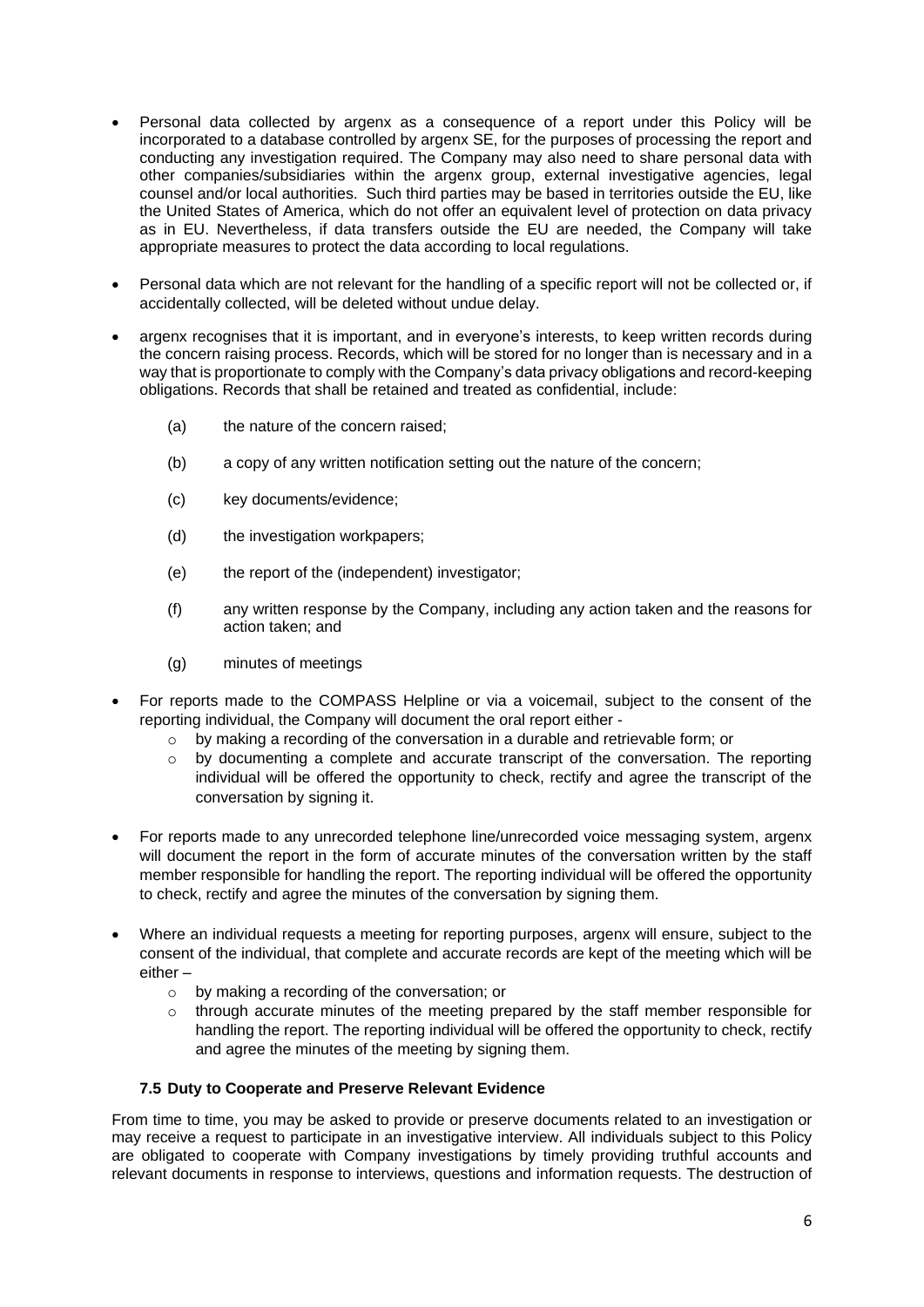documents or other evidence related to an investigation is prohibited. Any individual who fails to cooperate, or otherwise obstructs, impedes or improperly influences an investigation, or attempts to do so, will be subject to disciplinary action, or even termination, in accordance with the Company's applicable policies.

## **7.6 External reporting route**

<span id="page-6-0"></span>This Policy provides individuals with the opportunity and protection necessary to raise concerns internally through a central reporting procedure, and argenx believes that the processes laid out herein are the most effective processes for dealing with reports of a Breach in a manner that serves the best interests of both the Company and any individual making a report. However, if you feel that you cannot raise your concerns in this way and reasonably believe the information you wish to report is true, you may consider reporting the matter to a competent external authority.

With regard to the Company, further details on the external reporting possibilities can be found in the country specific information attached to this policy.

## **8. CONFIDENTIALITY**

The Company's internal reporting processes are secure and confidential which means that -

- no unauthorised staff member is allowed access to information held within it;
- the identity of an individual who makes a report, together with any other information from which their identity may be directly or indirectly deduced, will be kept confidential and protected and will not be disclosed, without the individual's consent, to anyone beyond authorised individuals within the Company or their designees who are competent to receive or follow-up on a report;
- by way of an exception, and subject to appropriate safeguards under applicable Union or country rules, the identity of a reporting person and any other information from which their identity might be deduced, may be disclosed where this is necessary in the context of an investigation by any national authority or in the context of judicial proceedings;
- where an individual is referred to in a report as a person to whom a Breach is attributed or with whom someone who committed a Breach is associated, argenx will ensure that the individual's identity is kept confidential and protected for so long as investigations triggered by the report are ongoing and will ensure that the individual is treated fairly including being given presumption of innocence and a right to be heard.

#### **9. MONITORING AND REVIEW**

The Head of Global Compliance will be responsible for monitoring the effectiveness of this Policy and taking remedial action where it is apparent that the policy and procedures may not be achieving the Company's overall aim.

#### **10. CONTRACTUAL STATUS**

This Policy does not form part of any employees' contract with the Company, however, the Company expects that its principles and procedures should be followed by all employees within its scope. The Company reserves the right to change the content of this policy, as necessary, from time-to-time.

#### **11. NO WAIVER OF RIGHTS**

The rights of individuals to report concerns under this Policy cannot be waived or limited by any agreement, policy, form or condition of employment and the Company will never require any such waiver or limitation of rights by any individual.

#### **12. PERIODIC REVIEW OF PROCEDURES**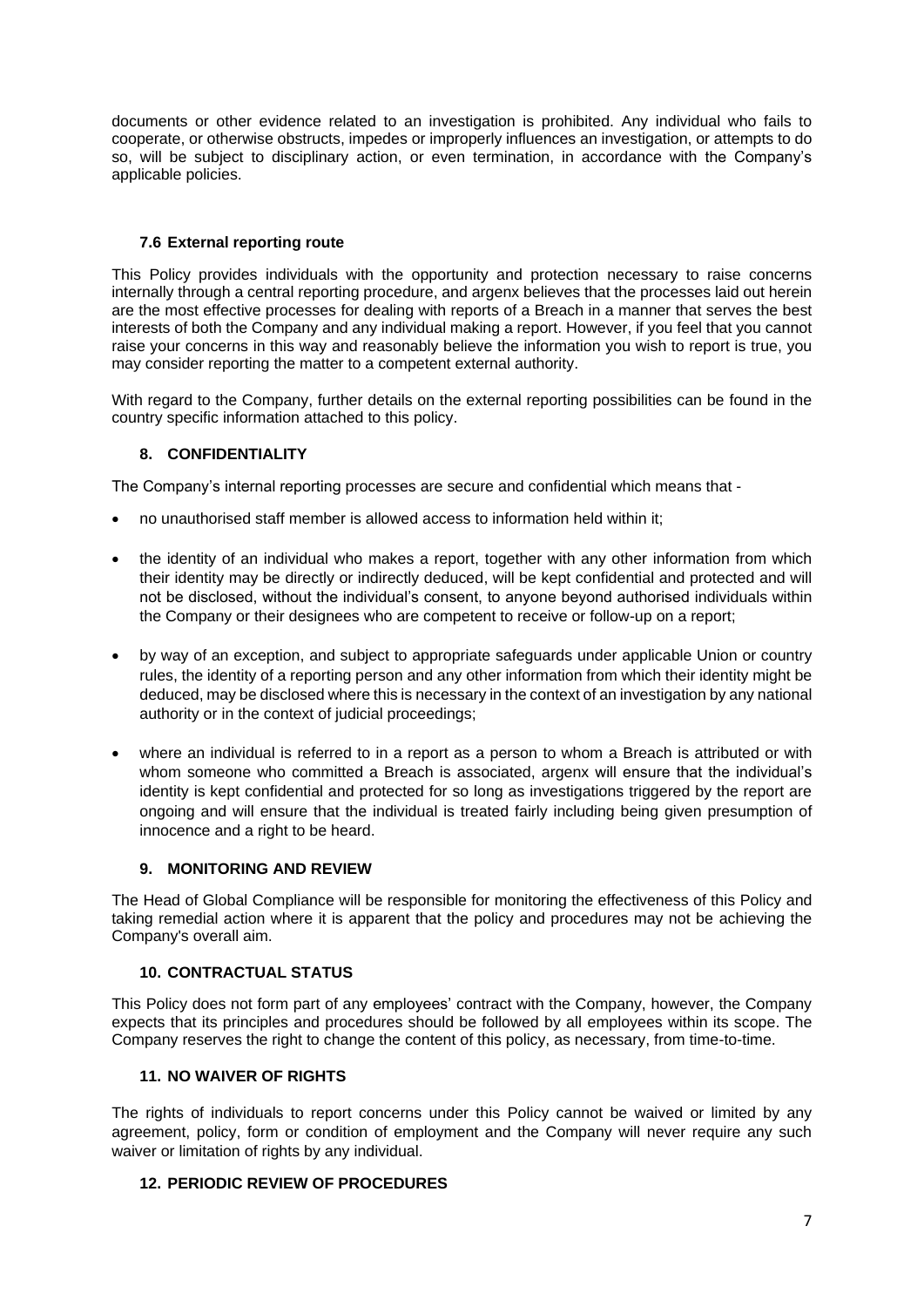The Audit & Compliance Committee will review the procedures outlined above and consider changes to such procedures periodically.

## **13. ANNEXES**

• Country specific rules in relation to each country where argenx has a local legal entity with employees, are attached as annex.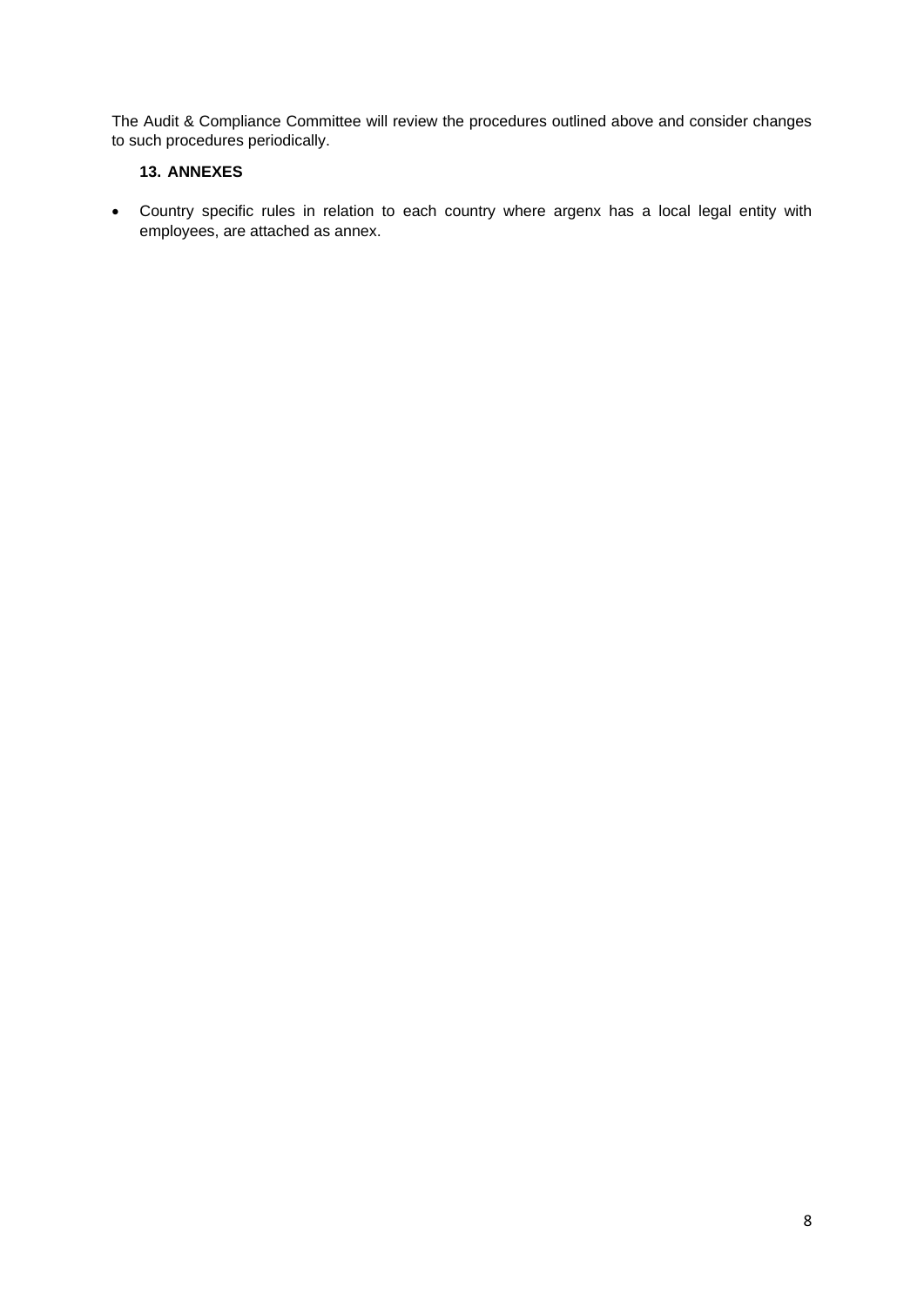## **Annex 1: COUNTRY SPECIFIC RULES**

### **1. LOCAL LEGAL ENTITY INTERNAL REPORTING CHANNEL**

As indicated in article [7.2](#page-2-0) of this policy, the Company would expect that raising concerns internally through the central procedure would be the most appropriate action for you to take. However, if you feel that you cannot raise your concerns in this way and reasonably believe the information you wish to report is true, you may consider using the internal reporting channel proper to the local entity you have a work-related activity with by reaching out to the relevant "**Designated Person**" for that local entity.

The Company's local legal entity internal reporting channel for whistleblowing reports is operated internally by the legal & compliance team which has been designated to carry out this function. Some local entities may not have their own local compliance person, in which case the report can be made to the local director of the entity.

| Country     | Entity                      | <b>Designated</b><br><b>Person</b> | <b>Function</b>                                        | address                                                                                  |
|-------------|-----------------------------|------------------------------------|--------------------------------------------------------|------------------------------------------------------------------------------------------|
| Belgium     | argenx BV                   | Inge<br><b>Basteleurs</b>          | Legal<br>Consultant                                    | Industriepark-Zwijnaarde 7, 9052 Zwijnaarde-Ghent, Belgium                               |
| France      | argenx<br>France<br>SAS     | François<br>Rauch                  | General<br>Manager,<br>France                          | 13 rue Camille Desmoulins<br>92130 Issy les Moulineaux<br>France                         |
| Germany     | argenx<br>Germany<br>GmbH   | Detlef Wolff                       | General<br>Manager,<br>Germany                         | Konrad-Zuse-Platz 8<br>81829 Munich<br>Germany                                           |
| Switzerland | argenx<br>Switzerland<br>SA | Carl-Michael<br>Simon              | of<br>Head<br>&<br>Legal<br>Compliance,<br><b>EMEA</b> | Route de Chêne 30<br>1208 Geneva<br>Switzerland                                          |
| <b>USA</b>  | <b>US</b><br>argenx<br>Inc. | Kirsten Mayer                      | Head of US<br>Compliance                               | 33 Arch Street, 32nd Floor, Suite 3201<br>Boston, MA 02110<br><b>USA</b>                 |
| Japan       | argenx<br>Japan             | Yoshiyuki Mori                     | Director,<br>Compliance                                | <b>HULIC JP Akasaka Building</b><br>2-5-8, Akasaka, Minato-ku<br>Tokyo 107-0052<br>Japan |

The Designated Persons are:

- You may make your report orally, in writing or in person
	- $\circ$  To make an oral report: to the Designated Person of the entity where you provide your services, appointments to be made via the email addresses designated above
	- $\circ$  To make a written report: mark your letter CONFIDENTIAL and direct it to the Designated Person indicated above
	- $\circ$  To make a report in person you can reach out to the Designated Person above via the contact information provided above to schedule an in person meeting.

In case you choose to make an oral report or report in person, the Designated Person shall either record the conversation or draft a complete and accurate transcript of the conversation. You will be given the opportunity to check, correct and ensure the accuracy of the written transcript of the conversation.

- You should make your report as specific as possible and include details such as but not limited to–
	- o The type of wrongdoing you are reporting;
	- o Where and when relevant events occurred;
	- o Who is involved and who has knowledge of the matter you are reporting;
	- o How the individual or organisation committed the Breach;
	- $\circ$  Any documents or other sources that support the information in your report.
- The Designated Person to whom the report is made will be responsible for -